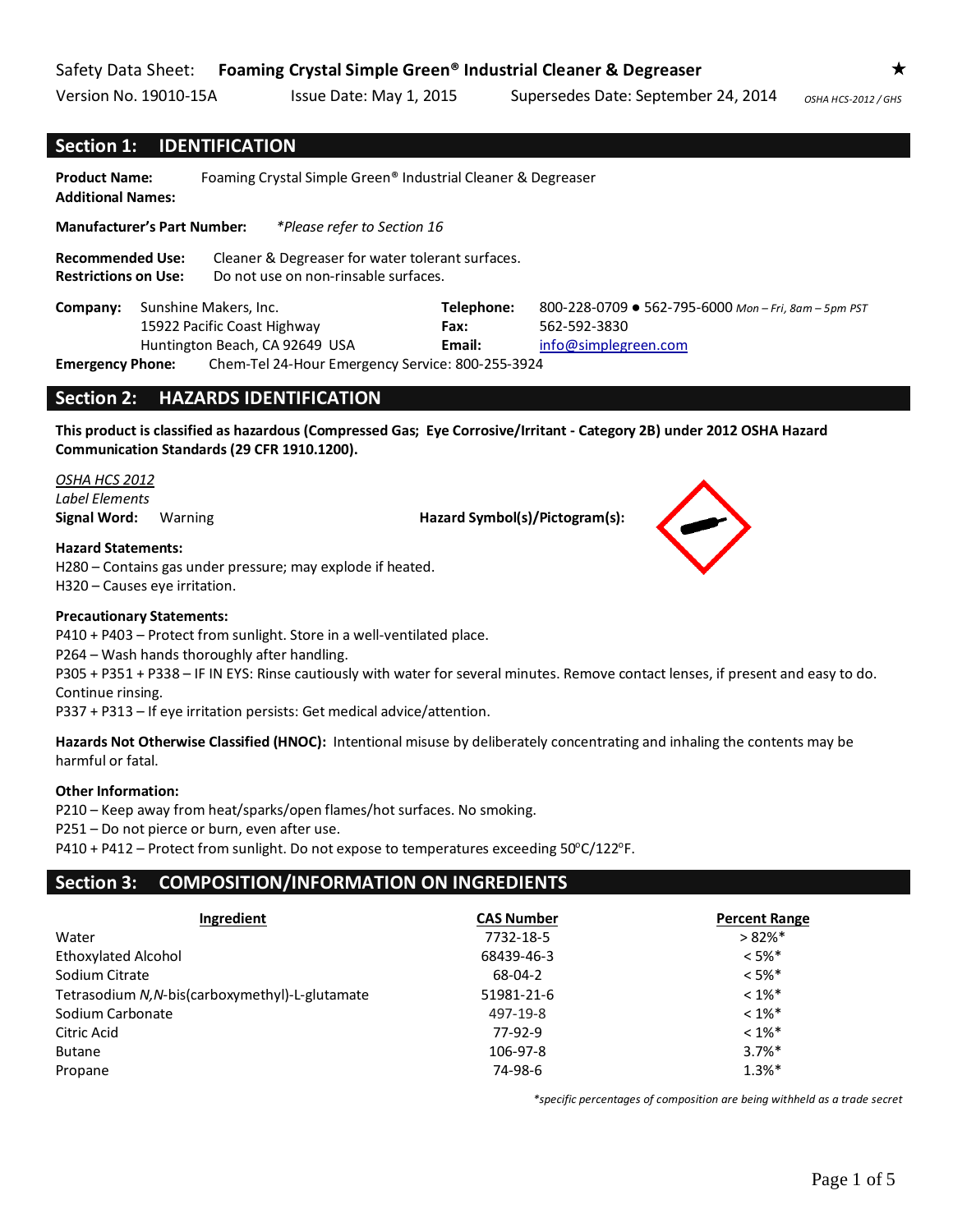# **Section 4: FIRST-AID MEASURES**

**Inhalation:** Not expected to cause respiratory irritation. If adverse effect occurs, move to fresh air. **Skin Contact:** Not expected to cause skin irritation. If adverse effect occurs, rinse skin with water. **Eye Contact:** Causes eye irritation. IF IN EYS: Rinse cautiously with water for several minutes. Remove contact lenses, if present and easy to do. Continue rinsing. If eye irritation persists: Get medical advice/attention. **Ingestion:** May cause upset stomach. Drink plenty of water to dilute. See section 11.

**Most Important Symptoms/Effects, Acute and Delayed:** None known.

**Indication of Immediate Medical Attention and Special Treatment Needed, if necessary:** Treat symptomatically

# **Section 5: FIRE-FIGHTING MEASURES**

**Suitable & Unsuitable Extinguishing Media:** Use Dry chemical, CO2, water spray or "alcohol" foam. Avoid high volume jet water. **Specific Hazards Arising from Chemical:** In event of fire, fire created carbon oxides may be formed. **Special Protective Actions for Fire-Fighters:** Wear positive pressure self-contained breathing apparatus; Wear full protective

clothing.

*This product is non-flammable. See Section 9 for Physical Properties.*

# **Section 6: ACCIDENTAL RELEASE MEASURES**

**Personal Precautions, Protective Equipment and Emergency Procedures:** *For non-emergency and emergency personnel:* See section 8 – personal protection. Avoid eye contact. Wear safety goggles.

**Environmental Precautions:** Do not allow into open waterways and ground water systems.

**Methods and Materials for Containment and Clean Up:** Dike or soak up with inert absorbent material. See section 13 for disposal considerations.

# **Section 7: HANDLING AND STORAGE**

**Precautions for Safe Handling:** Ensure adequate ventilation. Keep out of reach of children. Keep away from heat/sparks/open flames/hot surfaces. No smoking. Do not pierce or burn, even after use. Do not mix or contaminate with any other chemical. Do not eat, drink or smoke while using this product.

**Conditions for Safe Storage including Incompatibilities:** Keep container tightly closed. Keep in cool dry area. Protect from sunlight. Do not expose to temperatures exceeding 50°C/122°F.

# **Section 8: EXPOSURE CONTROLS / PERSONAL PROTECTION**

**Exposure Limit Values:** TWA/PEL STEL

Butane 800 ppm; 1900 mg/m<sup>3</sup> 1000 ppm

Propane  $1000$  ppm; 1800 mg/m<sup>3</sup> 1250 ppm

**Appropriate Engineering Controls:** Showers, eyewash stations, ventilation systems

#### **Individual Protection Measures / Personal Protective Equipment (PPE)**

Eye Contact: Use protective glasses or safety goggles if splashing or spray-back is likely. Respiratory: Use in well ventilated areas or local exhaust ventilations when cleaning small spaces. Skin Contact: Use protective gloves (any material) when used for prolonged periods or dermally sensitive. General Hygiene Considerations: Wash thoroughly after handling and before eating or drinking.

#### **Section 9: PHYSICAL AND CHEMICAL PROPERTIES**

**Appearance:** White Foam **Partition Coefficient: n-octanol/water:** Not determined **Odor: No added odor <b>Autoignition Temperature:** Non-flammable **Odor Threshold:** Not determined **Decomposition Temperature:** 109°F **pH:** 10.5 – 11.5 **Viscosity:** Not determined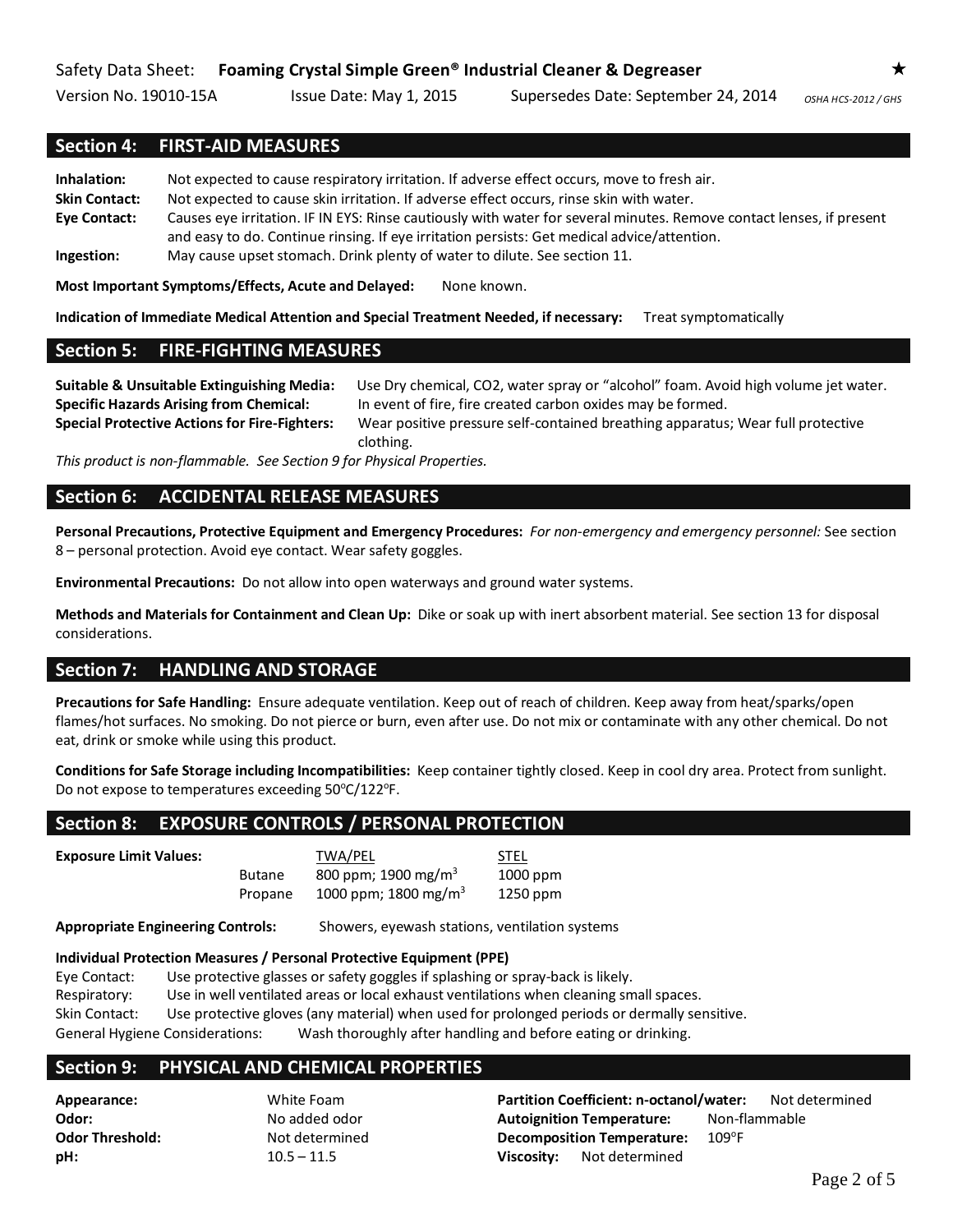# **Section 9: PHYSICAL AND CHEMICAL PROPERTIES - continued**

**Freezing Point:** 0<sup>o</sup>C (32<sup>o</sup>F) **Specific Gravity:** 1.00 – 1.02 Boiling Point & Range: 101°C (213.8°F) **VOCs:** \*\**Water & fragrance exemption in calculation* **Flash Point:**  $> 212^{\circ}F$  > 212<sup>°</sup> > 212<sup>°</sup> > 304<sup>°</sup> SCAQMD 304-91 / EPA 24: Not tested **Evaporation Rate:** Not determined CARB Method 310<sup>\*\*</sup>: <54 g/L <0.451 lb/gal <5.4% **Flammability (solid, gas):** Not applicable SCAQMD Method 313: Not tested **Upper/Lower Flammability or Explosive Limits:** Not applicable **VOC Composite Partial Pressure:** Not determined **Vapor Pressure:** Not determined **Relative Density:** 8.34 – 8.44 lb/gal **Vapor Density:** Not determined **Solubility:** 100% in water

# **Section 10: STABILITY AND REACTIVITY**

| <b>Reactivity:</b>                         | Non-reactive.                                                                       |
|--------------------------------------------|-------------------------------------------------------------------------------------|
| <b>Chemical Stability:</b>                 | Stable under normal conditions $70^{\circ}F(21^{\circ}C)$ and 14.7 psig (760 mmHg). |
| <b>Possibility of Hazardous Reactions:</b> | None known.                                                                         |
| <b>Conditions to Avoid:</b>                | Excessive heat or cold.                                                             |
| <b>Incompatible Materials:</b>             | Do not mix with oxidizers, acids, bathroom cleaners, or disinfecting agents.        |
| <b>Hazardous Decomposition Products:</b>   | Normal products of combustion - CO, CO2.                                            |

# **Section 11: TOXICOLOGICAL INFORMATION**

| Likely Routes of Exposure: | Inhalation -          | Overexposure may cause headache.                                       |
|----------------------------|-----------------------|------------------------------------------------------------------------|
|                            | <b>Skin Contact -</b> | Not expected to cause irritation, repeated contact may cause dry skin. |
|                            | Eye Contact -         | Causes eve irritation.                                                 |
|                            | Ingestion -           | May cause upset stomach.                                               |

*Symptoms related to the physical, chemical and toxicological characteristics:* no symptoms expected under typical use conditions. *Delayed and immediate effects and or chronic effects from short term exposure:* no symptoms expected under typical use conditions. *Delayed and immediate effects and or chronic effects from long term exposure:* headache, dry skin, or skin irritation may occur. *Interactive effects:* Not known.

#### Numerical Measures of Toxicity

| <b>Acute Toxicity:</b> | Oral $LD_{50}$ (rat)      | > 5 g/kg body weight                                                                                   |
|------------------------|---------------------------|--------------------------------------------------------------------------------------------------------|
|                        | Dermal $LD_{50}$ (rabbit) | > 5 g/kg body weight                                                                                   |
|                        |                           | Calculated via OSHA HCS 2012 / Globally Harmonized System of Classification and Labelling of Chemicals |

| <b>Skin Corrosion/Irritation:</b> | No ingredients trigger or classify under this category. |
|-----------------------------------|---------------------------------------------------------|
| <b>Eye Damage/Irritation:</b>     | Causes eye irritation (GHS hazard category 2B)          |
| <b>Germ Cell Mutagenicity:</b>    | Mixture does not classify under this category.          |
| Carcinogenicity:                  | Mixture does not classify under this category.          |
| <b>Reproductive Toxicity:</b>     | Mixture does not classify under this category.          |
| <b>STOT-Single Exposure:</b>      | Mixture does not classify under this category.          |
| <b>STOT-Repeated Exposure:</b>    | Mixture does not classify under this category.          |
| <b>Aspiration Hazard:</b>         | Mixture does not classify under this category.          |

## **Section 12: ECOLOGICAL INFORMATION**

**Ecotoxicity:** Volume of ingredients used does not trigger toxicity classifications under the Globally Harmonized System of Classification and Labelling of Chemicals. **Aquatic:** Not tested on finished formulation. **Terrestrial:** Not tested on finished formulation.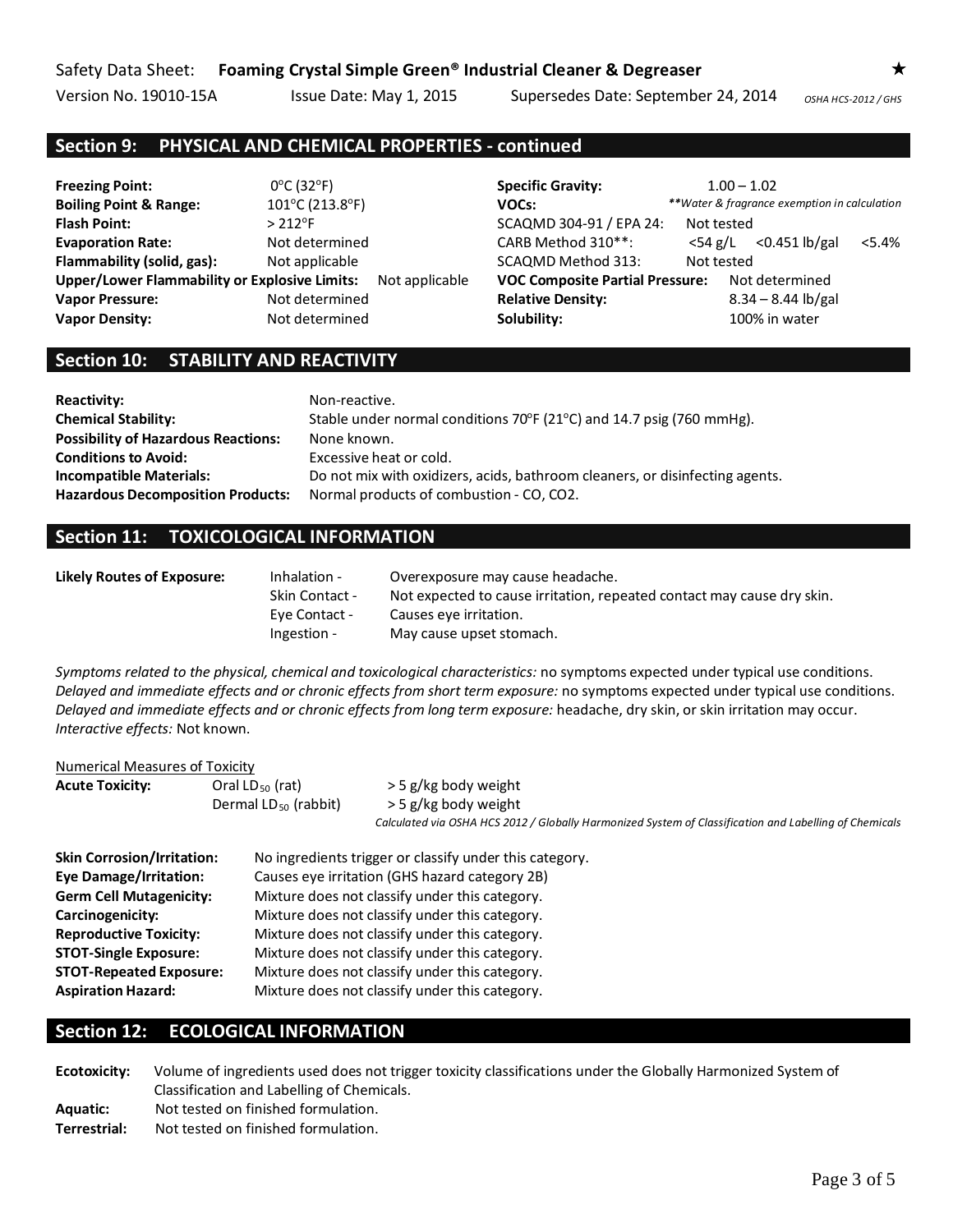## **Section 12: ECOLOGICAL INFORMATION - continued**

**Persistence and Degradability:** Based on similar formulations, foam is expected to be readily biodegradable. **Bioaccumulative Potential:** No data available. **Mobility in Soil:** No data available. **Other Adverse Effects:** No data available.

#### **Section 13: DISPOSAL CONSIDERATIONS**

**Unused or Used Liquid:** May be considered hazardous in your area depending on usage and tonnage of disposal – check with local, regional, and or national regulations for appropriate methods of disposal.

**Empty Containers:** Dispose of in accordance with local regulations.

Never dispose of used degreasing rinsates into lakes, streams, and open bodies of water or storm drains.

#### **Section 14: TRANSPORT INFORMATION**

**U.N. Number:** 1950 **U.N. Proper Shipping Name:** Aerosol **Transport Hazard Class(es):** 2.2 **Packing Group:** none **Environmental Hazards:** Marine Pollutant - NO **Transport in Bulk (according to Annex II of MARPOL 73/78 and IBC Code):** Unknown. **Special precautions which user needs to be aware of/comply with, in connection with transport or conveyance either within or outside their premises:** None known.

#### **Section 15: REGULATORY INFORMATION**

**All components are listed on:** TSCA and DSL Inventory.

**SARA Title III:** Sections 311/312 Hazard Categories – Not applicable. Sections 313 Superfunds Amendments and Reauthorizations Act of 1986 – Not applicable. Sections 302 – Not applicable.

| Clean Air Act (CAA):              | Butane (106-97-8)<br>Propane (74-98-6) | CAA 112(r) TQ 10,000 lbs<br>CAA 112 (r) TQ 10,000 lbs |                                                    |
|-----------------------------------|----------------------------------------|-------------------------------------------------------|----------------------------------------------------|
| Clean Water Act (CWA):            | Not applicable                         |                                                       |                                                    |
| <b>State Right To Know Lists:</b> | Butane (106-97-8)                      |                                                       | Massachusetts, New Jersey, Pennsylvania            |
|                                   | Propane (74-98-6)                      |                                                       | Massachusetts, New Jersey, Pennsylvania            |
| <b>California Proposition 65:</b> | No ingredients listed                  |                                                       |                                                    |
| Texas ESL:                        |                                        |                                                       |                                                    |
| <b>Ethoxylated Alcohol</b>        | 68439-46-3                             | $60 \mu g/m3$ long term                               | $600 \mu g/m3$ short term                          |
| Sodium Citrate                    | 68-04-2                                | 5 $\mu$ g/m <sup>3</sup> long term                    | 50 $\mu$ g/m <sup>3</sup> short term               |
| Sodium Carbonate                  | 497-19-8                               | 5 $\mu$ g/m <sup>3</sup> long term                    | 50 $\mu$ g/m <sup>3</sup> short term               |
| Citric Acid                       | 77-92-9                                | 10 $\mu$ g/m <sup>3</sup> long term                   | 100 $\mu$ g/m <sup>3</sup> short term              |
| <b>Butane</b>                     | 106-97-8                               | 1000 ppb, 2375 $\mu$ g/m <sup>3</sup> long term       | 10000 ppb, 23750 $\mu$ g/m <sup>3</sup> short term |

# **Section 16: OTHER INFORMATION**

**Size Item Number UPC**

20 oz. 0600000119010 & 0680100119010 043318000157 20 oz., 12 per case 0610001219010 & 0680101219010 043318000157